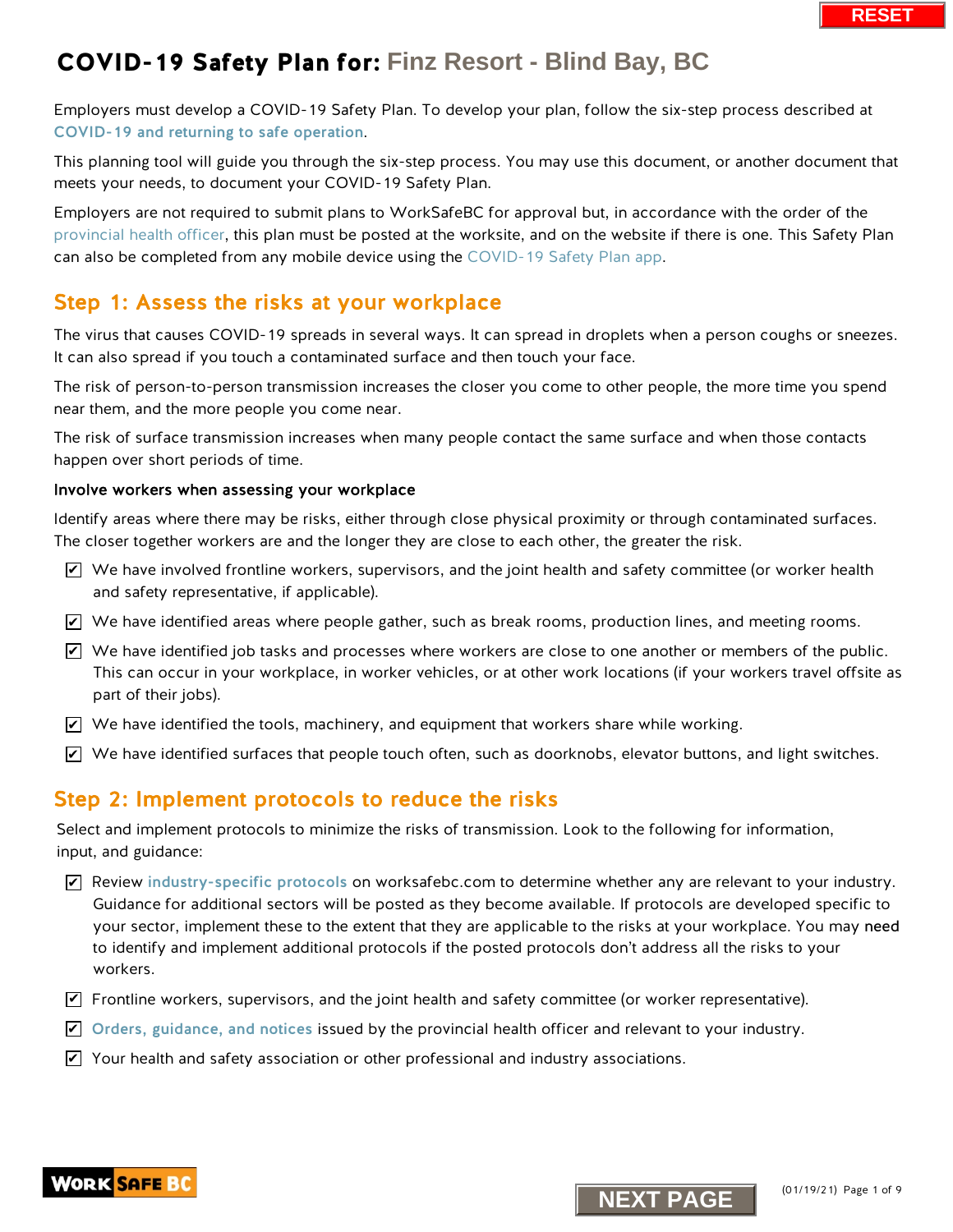Different protocols offer different levels of protection. Wherever possible, use the protocol that offers the highest level of protection. Consider controls from additional levels if the first level isn't practicable or does not completely control the risk. You will likely need to incorporate controls from various levels to address the risk at your workplace.



First level protection (elimination) — Limit the number of people in your workplace where possible by implementing work-from-home arrangements, establishing occupancy limits, rescheduling work tasks, or other means. Rearrange work spaces to ensure that workers are at least 2 m (6 ft.) from co-workers, customers, and members of the public.

Second level protection (engineering controls) — If you can't always maintain physical distancing, install [barriers](https://www.worksafebc.com/en/resources/health-safety/information-sheets/covid-19-health-safety-designing-effective-barriers?lang=en) such as plexiglass to separate people.

Third level protection (administrative controls) — Establish rules and guidelines, such as posted [occupancy limits](https://www.worksafebc.com/en/resources/health-safety/posters/help-prevent-spread-covid-19-occupancy-limit?lang=en) for shared spaces, designated delivery areas, cleaning practices, and one-way doors and walkways to keep people physically separated.

Fourth level protection (PPE) — If the first three levels of protection aren't enough to control the risk, consider the use of masks. Ensure masks are [selected and cared for appropriately](https://www.worksafebc.com/en/resources/health-safety/information-sheets/covid-19-health-safety-selecting-using-masks?lang=en) and that workers [are using masks correctly](https://www.worksafebc.com/en/resources/health-safety/posters/help-prevent-spread-covid-19-how-to-use-mask?lang=en).



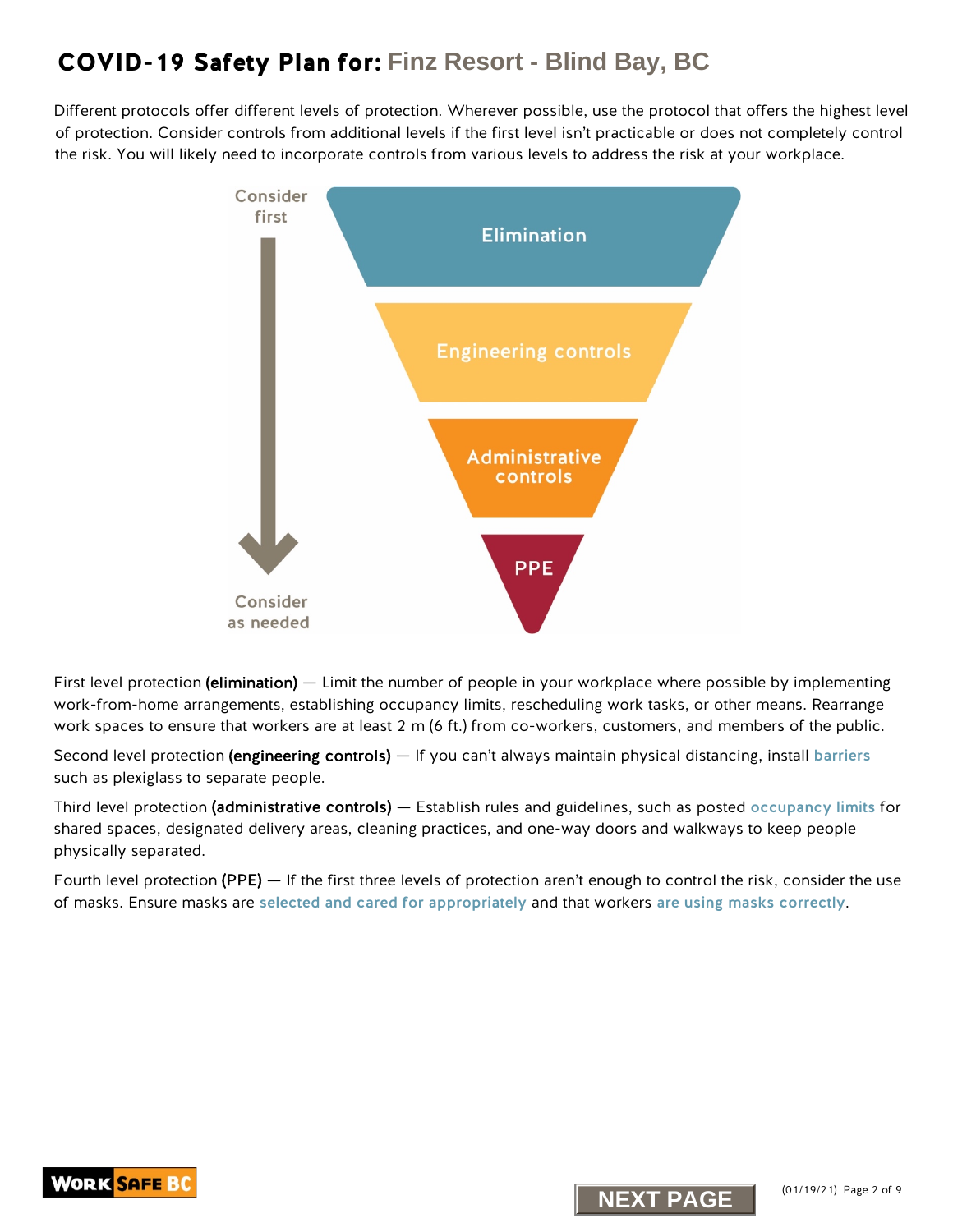### First level protection (elimination): Limit the number of people at the workplace and ensure physical distance whenever possible

- $\blacktriangleright$  We have established and posted an occupancy limit for our premises. Limiting the number of people in a workplace is an important way to ensure physical distancing is maintained. Some sectors may have requirements for occupancy limits prescribed by the [Provincial Health Officer.](https://www2.gov.bc.ca/gov/content/health/about-bc-s-health-care-system/office-of-the-provincial-health-officer/current-health-topics/covid-19-novel-coronavirus) For other employers, an occupancy limit that provides at least 5 square metres of unencumbered floor space per person (workers and patrons) may provide a sensible approach for determining maximum occupancy.
- $\blacktriangleright$  In order to reduce the number of people at the worksite, we have considered work-from-home arrangements, virtual meetings, rescheduling work tasks, and limiting the number of customers and visitors in the workplace.
- $\blacktriangledown$  We have [established and posted occupancy limits](http://www.worksafebc.com/en/resources/health-safety/posters/help-prevent-spread-covid-19-occupancy-limit?lang=en) for common areas such as break rooms, meeting rooms, change rooms, washrooms, and elevators.
- $\triangledown$  We have implemented measures to keep workers and others at least 2 metres apart, wherever possible. Options include revising work schedules and reorganizing work tasks. **Not have implemented measures to keep workers and others at least 2 metres apart,**<br>Options include revising work schedules and recreanising work tasks.<br>**axures** in place<br>**axures** in place<br>**Altreduces and to reduce amount**

#### Measures in place

- 1) Work schedules have been modified to elimiate daily crew changes.
- 2) Work shift changed to reduce amount of workers required.
- 3) Store patrons have been limited to 5 at a time.
- 4) Showers have been closed.
- 5) Playground has been removed.

6) Rental durations have been changed to minimum of 4 hour rentals to allow less daily turnarounds and to provide adequate time to sanitize between rentals.

7) Window installed in the store to allow customers to remain outside while checking in or out as well as administering the rental process.



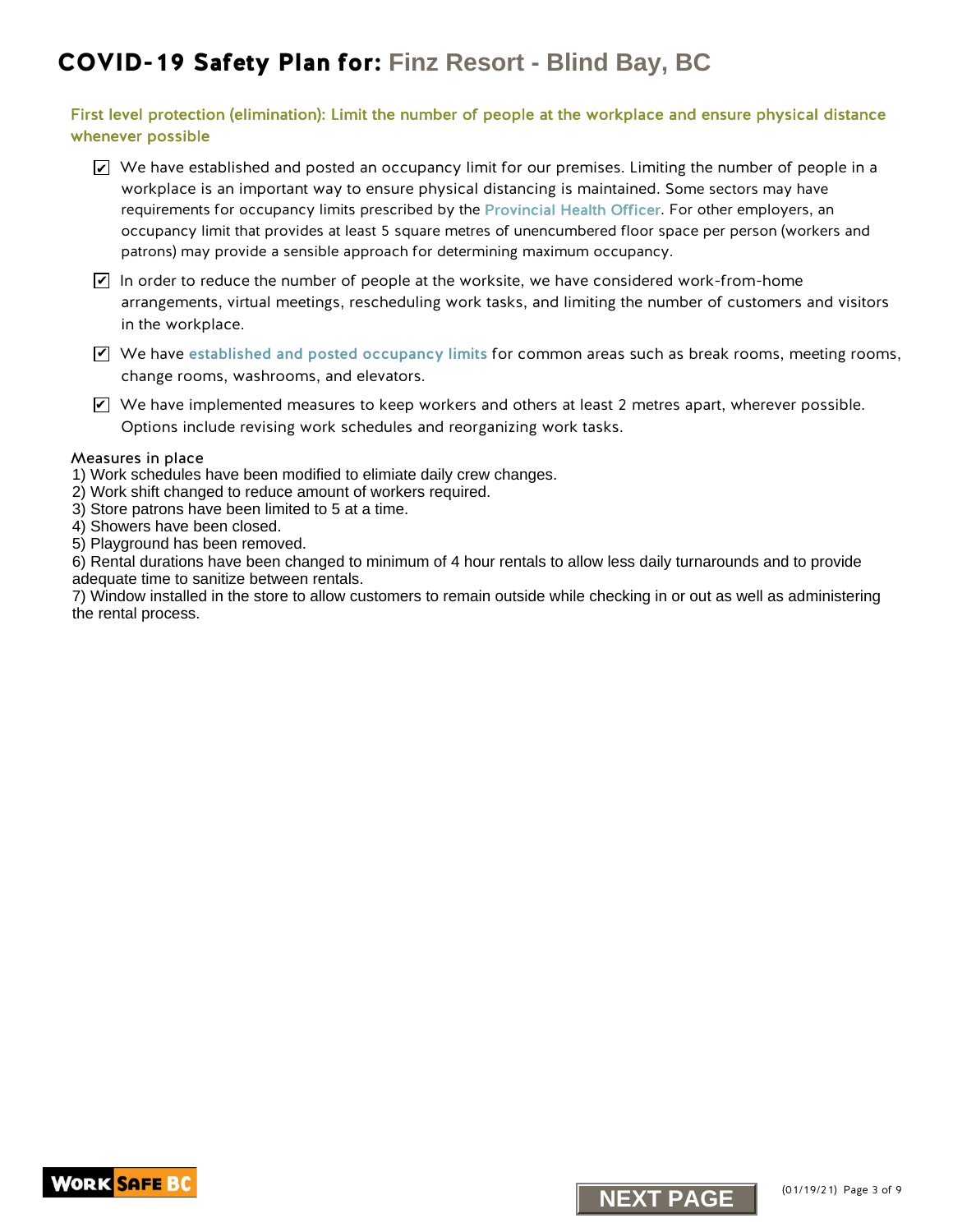#### Second level protection (engineering): Barriers and partitions

- We have installed [barriers](https://www.worksafebc.com/en/resources/health-safety/information-sheets/covid-19-health-safety-designing-effective-barriers?lang=en) where workers can't keep physically distant from co-workers, customers, or others.
- $\blacktriangleright$  We have included barrier cleaning in our cleaning protocols.
- $\blacktriangleright$  We have installed the barriers so they don't introduce other risks to workers (e.g., barriers installed inside a vehicle don't affect the safe operation of the vehicle). X <sup>Ne</sup> have installed barriers where workers can't keep physically distant from co-work<br>
200 veh have included tharmer cleaning in our cleaning protocols.<br>
200 veh have included tharmers can be quided that introduce other

#### Measures in place

1) Tables are placed in front of the store counter to ensure physical distancing.

2) Window installed in the store to allow customers to remain outside while checking in or out as well as administering the rental process.

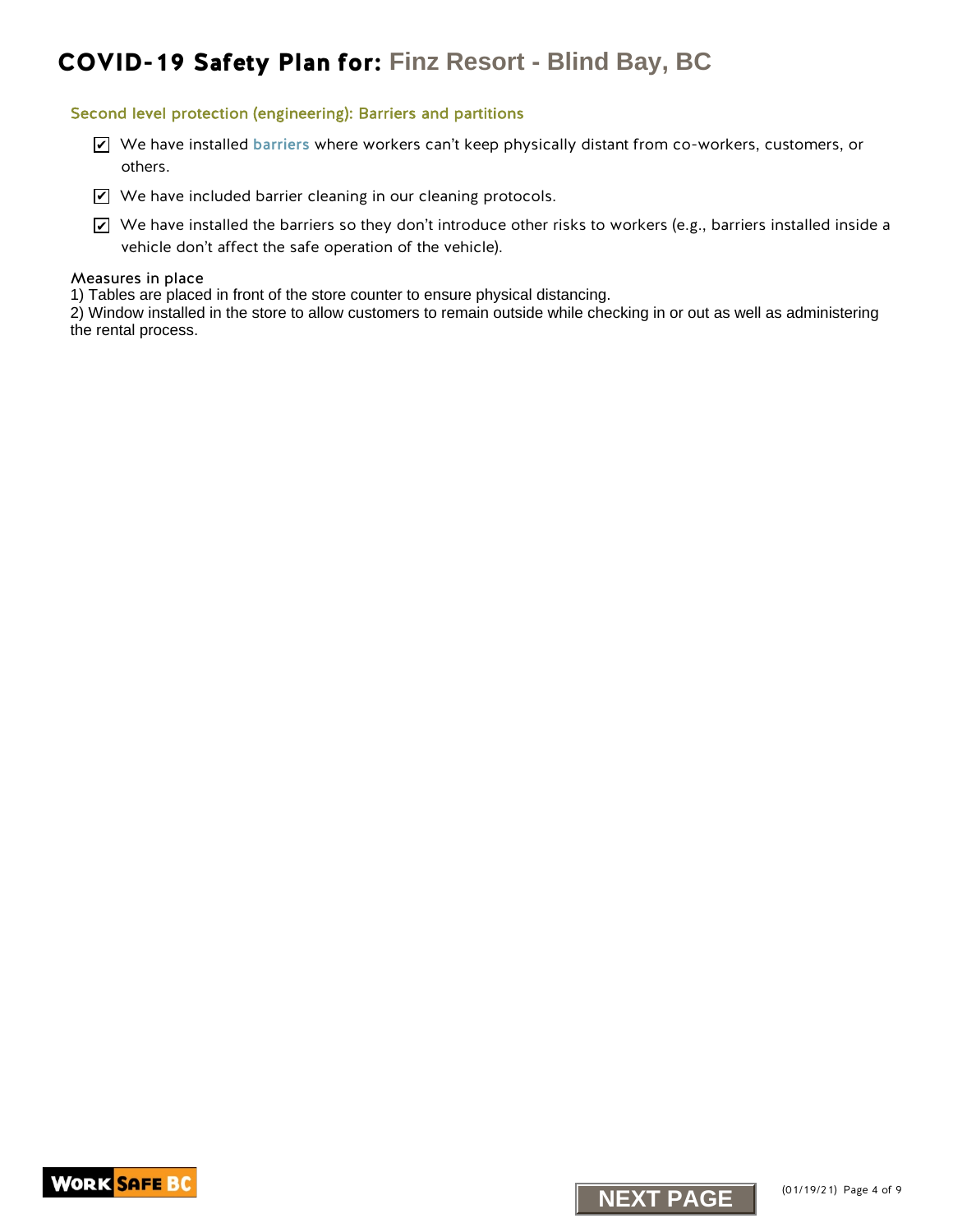#### Third level protection (administrative): Rules and guidelines

- $\trianglerighteq$  We have identified rules and guidelines for how workers should conduct themselves.
- $\blacktriangleright$  We have clearly communicated these rules and guidelines to workers through a combination of training and signage.

#### Measures in place

1) Fueling procedure for staff and customers revised to include the requirements to maintain physical distancing. Notice posted on fuel kiosk for both staff and customers.

2) Signs placed throughout the resort indicating a minimum of 2m required between persons.

3) Workers in all locations (Store, Marina and Campground) are required to sanitize or wash hands after each time they come in contact with potential contaminated surface, including cash.

K. We have identified rules and guidelines for how workers should conduct themselves.<br>The have clearly communicated these rules and gluidelines to vorkers through a communicated the sequence in place<br>signage.<br>Using procedu 4) Specific procedure in place for each piece of rental equipment. Procedures developed with the participation of staff to recognize high contact surfaces and having plans that are adequate to ensure that the equipment has been properly sanitized.

5) Sanitizer stations located throughout resort at high traffic areas and high touch points. Sanitizer available and required for people entering the store.

6) Employees complete a daily WorksafeBC self declaration form.

7) Several notices provided via social networking, website and mass emails to seasonal marina and campground guests.



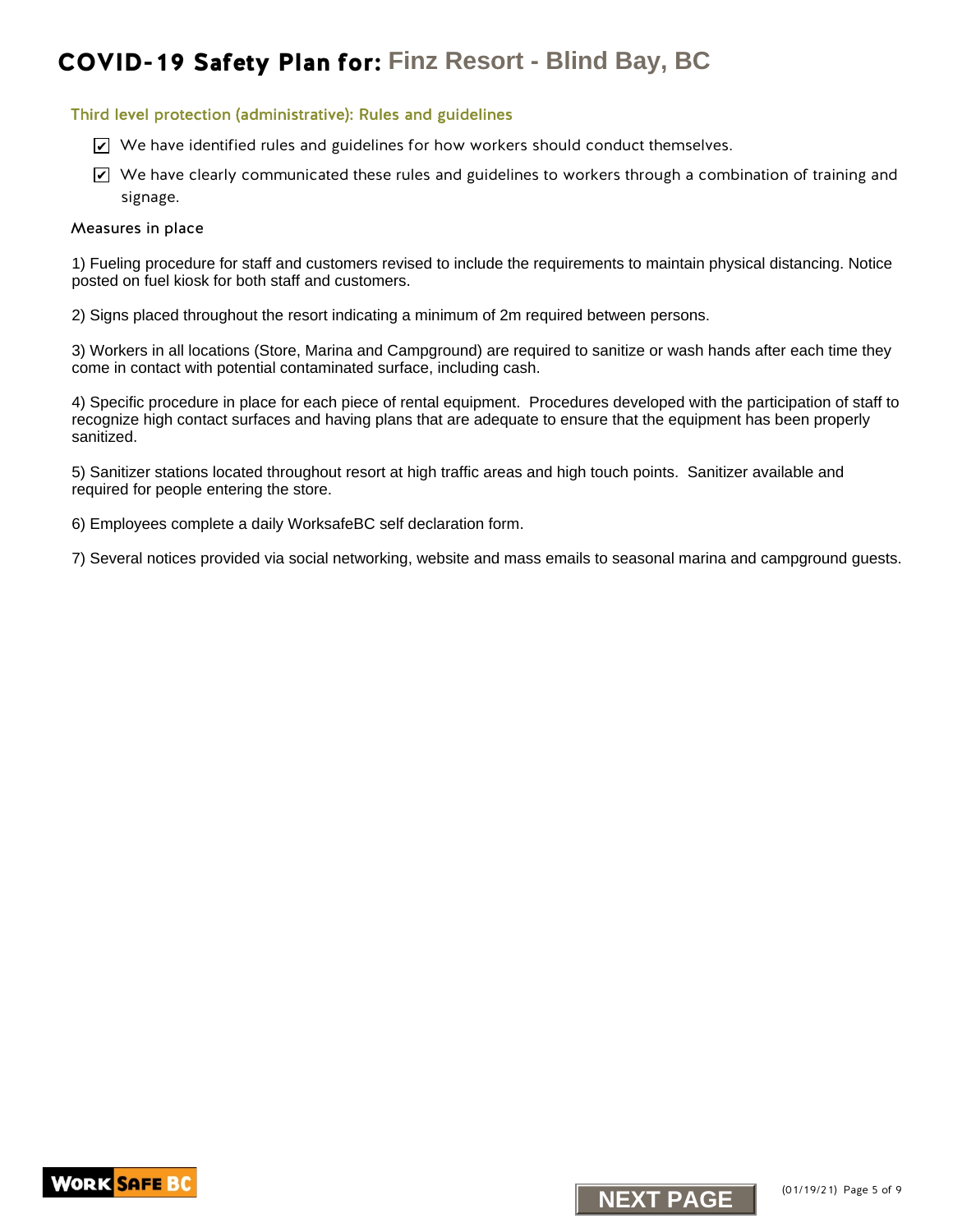Fourth level protection: Using masks (optional measure in addition to other control measures)

- $\triangledown$  We have reviewed the information on [selecting and using masks](https://www.worksafebc.com/en/resources/health-safety/information-sheets/covid-19-health-safety-selecting-using-masks?lang=en) and [instructions on how to use a mask](https://www.worksafebc.com/en/resources/health-safety/posters/help-prevent-spread-covid-19-how-to-use-mask?lang=en).
- $\blacktriangleright$  We understand the limitations of masks to protect the wearer from respiratory droplets. We understand that masks should only be considered when other control measures cannot be implemented. **NID-19 Safety Plan for:** Finz Resort - Blind Bay, BC<br>
Inthiseal protection: Using masks (optional measure in addition to other control measure<br>  $\mathbb{Z}^{\times}$  We knotestrated the information on selecting and using masks co
- $\mathbf{V}$  We have trained workers in the proper use of masks.

#### Measures in place

1) Masks are mandatory should a situation present itself where physical distancing cannot be maintained. Masks are avaialble on site.

2) All employees and customers are required to wear a mask.

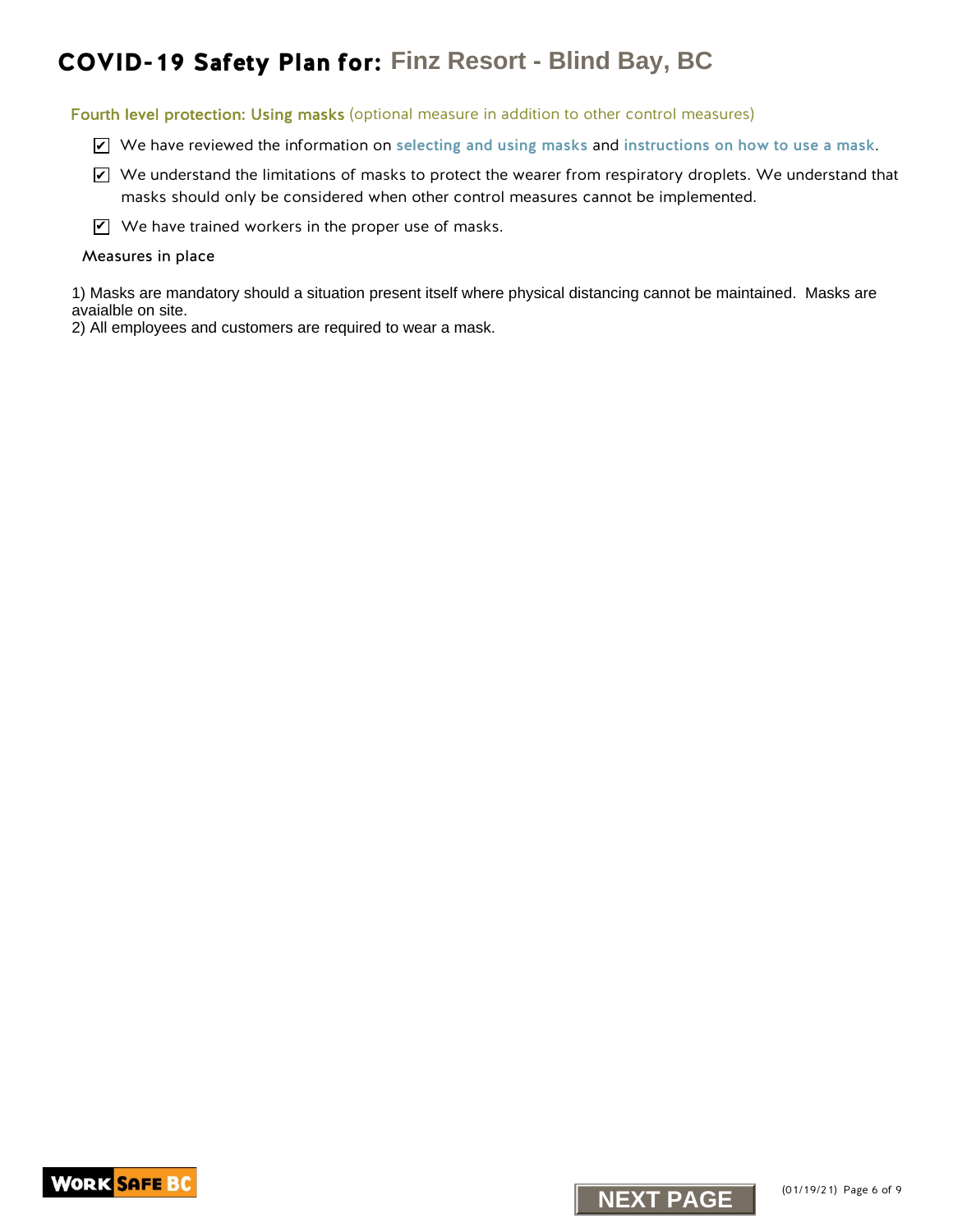#### Implement effective cleaning and hygiene practices

- We have reviewed the information on [cleaning and disinfecting](https://www.worksafebc.com/en/resources/health-safety/information-sheets/covid-19-health-safety-cleaning-disinfecting?lang=en) surfaces.
- $\blacktriangleright$  Our workplace has enough handwashing facilities on site for all our workers. Handwashing locations are visible and easily accessed.
- $\blacktriangleright$  We have policies that specify when workers must wash their hands and we have communicated good hygiene practices to workers. Frequent handwashing and good hygiene practices are essential to reduce the spread of the virus. [[Handwashing](https://www.worksafebc.com/en/resources/health-safety/posters/help-prevent-spread-covid-19-handwashing?lang=en) and [Cover coughs and sneezes](https://www.worksafebc.com/en/resources/health-safety/posters/help-prevent-spread-covid-19-cover-coughs-sneezes?lang=en) posters are available at worksafebc.com.]
- $\blacktriangleright$  We have implemented cleaning protocols for all common areas and surfaces e.g., washrooms, tools, equipment, vehicle interiors, shared tables, desks, light switches, and door handles. This includes the frequency that these items must be cleaned (number of times per day) as well as the timing (before and after shift, after lunch, after use). **NEXT PLANE THAT RESOT!** - Blind Bay, BC<br> **NEW THE CONSULTER STATE AND ASSEMBLATE CONSULTER STATE AND NOTE AND NOTE AND NOTE AND NOTE AND NOTE AND NOTE AND NOTE AND NOTE AND NOTE AND NOTE AND NOTE AND NOTE AND NOTE AND NOT**
- $\blacktriangledown$  Workers who are cleaning have adequate training and materials.
- $\blacktriangledown$  We have removed unnecessary tools and equipment to simplify the cleaning process e.g., coffee makers and shared utensils and plates

#### Cleaning protocols

1) Procedure for regular disinfecting of all high traffic/high touch surfaces is in place. (Washrooms incl. light switch, door handles inside and out, toilets, sinks, taps, rail down ramp to marina, doorknobs on store, etc.).

- 2) Solution utilized is as per guidelines (10% bleach or spray 9 disinfectant) provides adequate sanitization.
- 3) Staff where appropriate PPE.
- 4) Checklists in place for signoff of regualr cleaning.
- 5) Other surafces (garbage cans, recycling containers, etc.) sanitized at least once per day.
- 6) One staff per day is selected to complete the regular cleaning for the day.



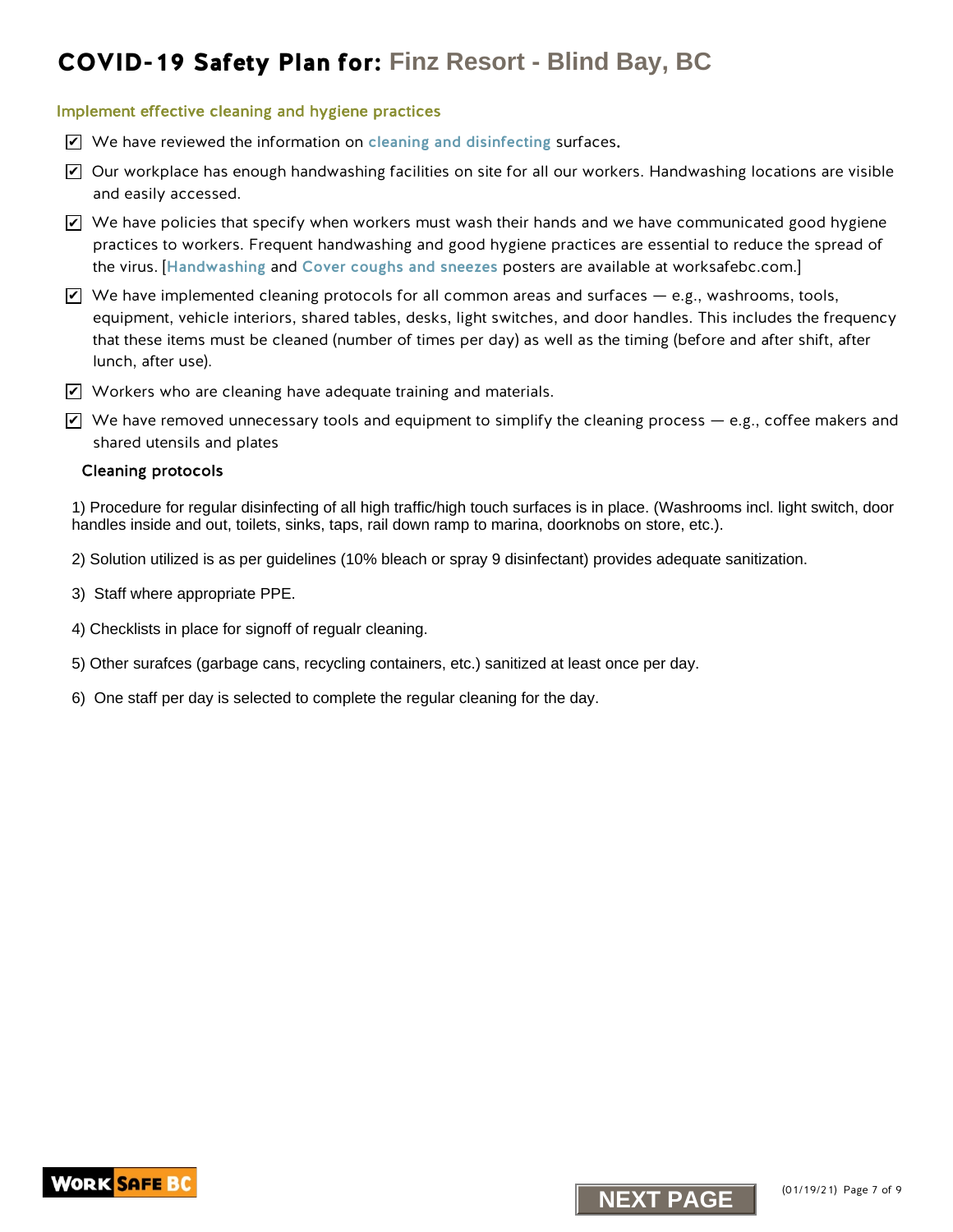### Step 3: Develop policies

Develop the necessary policies to manage your workplace, including policies around who can be at the workplace, how to address illness that arises at the workplace, and how workers can be kept safe in adjusted working conditions.

Our workplace policies ensure that workers and others showing symptoms of COVID-19 are prohibited from the workplace.

- $\triangledown$  Anyone who has ha[d symptoms of COVID-19](https://www.worksafebc.com/en/resources/health-safety/posters/help-prevent-spread-covid-19-entry-check-visitors?lang=en) in the last 10 days must self-isolate at home.
- $\overline{\mathscr{L}}$  Anyone who has been identified by Public Health as a close contact of someone with COVID-19.
- $\blacktriangleright$  Anyone directed by Public Health to self-isolate.
- $\overline{\mathscr{L}}$  Anyone who has arrived from outside of Canada must [self-isolate for 14 days and monitor](http://www.bccdc.ca/health-info/diseases-conditions/covid-19/self-isolation) for symptoms.
- $\blacktriangleright$  Visitors are prohibited or limited in the workplace.
- $\blacktriangleright$  First aid attendants have been provided [OFAA protocols](https://www.worksafebc.com/en/resources/health-safety/information-sheets/ofaa-protocols-covid-19-pandemic?lang=en) for use during the COVID-19 pandemic.
- $\blacktriangleright$  We have a [working alone policy](https://www.worksafebc.com/en/health-safety/hazards-exposures/working-alone) in place (if needed).
- $\Box$  We have a work from home policy in place (if needed).
- $\blacktriangleright$  Ensure workers have the training and strategies required to address the risk of violence that may arise as customers and members of the public adapt to restrictions or modifications to the workplace. Ensure an appropriate [violence prevention progra](https://www.worksafebc.com/en/health-safety/hazards-exposures/violence)m is in place.
- Our policy addresses workers who may start to feel ill at work. It includes the following:
- $\blacktriangleright$  Sick workers should report to first aid, even with mild symptoms.
- $\overline{\mathscr{L}}$  Sick workers should be asked to wash or sanitize their hands, provided with a mask, and isolated. Ask the worker to go straight home. [Consult the [BC COVID-19 Self-Assessment Tool](https://bc.thrive.health/), or call 811 for further guidance related to testing and self-isolation.] **NEXT PLANE SECTION PROPERTIES**<br> **NEXT PAGE THE CONDUCT CONDUCTS CONDUCTS**<br> **NEXT PAGE THE CONDUCTS CONDUCTS**<br> **NEXT PAGE THE CONDUCTS**<br> **NEXT PAGE TOWER TO PROPERTIES TO PROPERTIZE TO PROPERTIZE TO THE CONDUCTS OF THE CON**
- $\blacktriangleright$  If the worker is severely ill (e.g., difficulty breathing, chest pain), call 911.
- $\blacktriangleright$  Clean and disinfect any surfaces that the ill worker has come into contact with.

### Step 4: Develop communication plans and training

You must ensure that everyone entering the workplace, including workers from other employers, knows how to keep themselves safe while at your workplace.

- $\blacktriangleright$  We have a training plan to ensure everyone is trained in workplace policies and procedures.
- $\angle$  All workers have received the policies for staying home when sick.
- $\blacktriangledown$  We have posted signage at the workplace, including occupancy limits and effective hygiene practices. [A customizable [occupancy limit poster](https://www.worksafebc.com/en/resources/health-safety/posters/help-prevent-spread-covid-19-occupancy-limit?lang=en) and [handwashing signage](https://www.worksafebc.com/en/resources/health-safety/posters/help-prevent-spread-covid-19-handwashing?lang=en) are available on worksafebc.com.]
- $\blacktriangleright$  We have posted signage at the main entrance indicating who is restricted from entering the premises, including [visitors](https://www.worksafebc.com/en/resources/health-safety/posters/help-prevent-spread-covid-19-entry-check-visitors?lang=en) and [workers](https://www.worksafebc.com/en/resources/health-safety/posters/help-prevent-spread-covid-19-entry-check-workers?lang=en) with symptoms.
- $\blacktriangledown$  Supervisors have been trained on monitoring workers and the workplace to ensure policies and procedures are being followed.